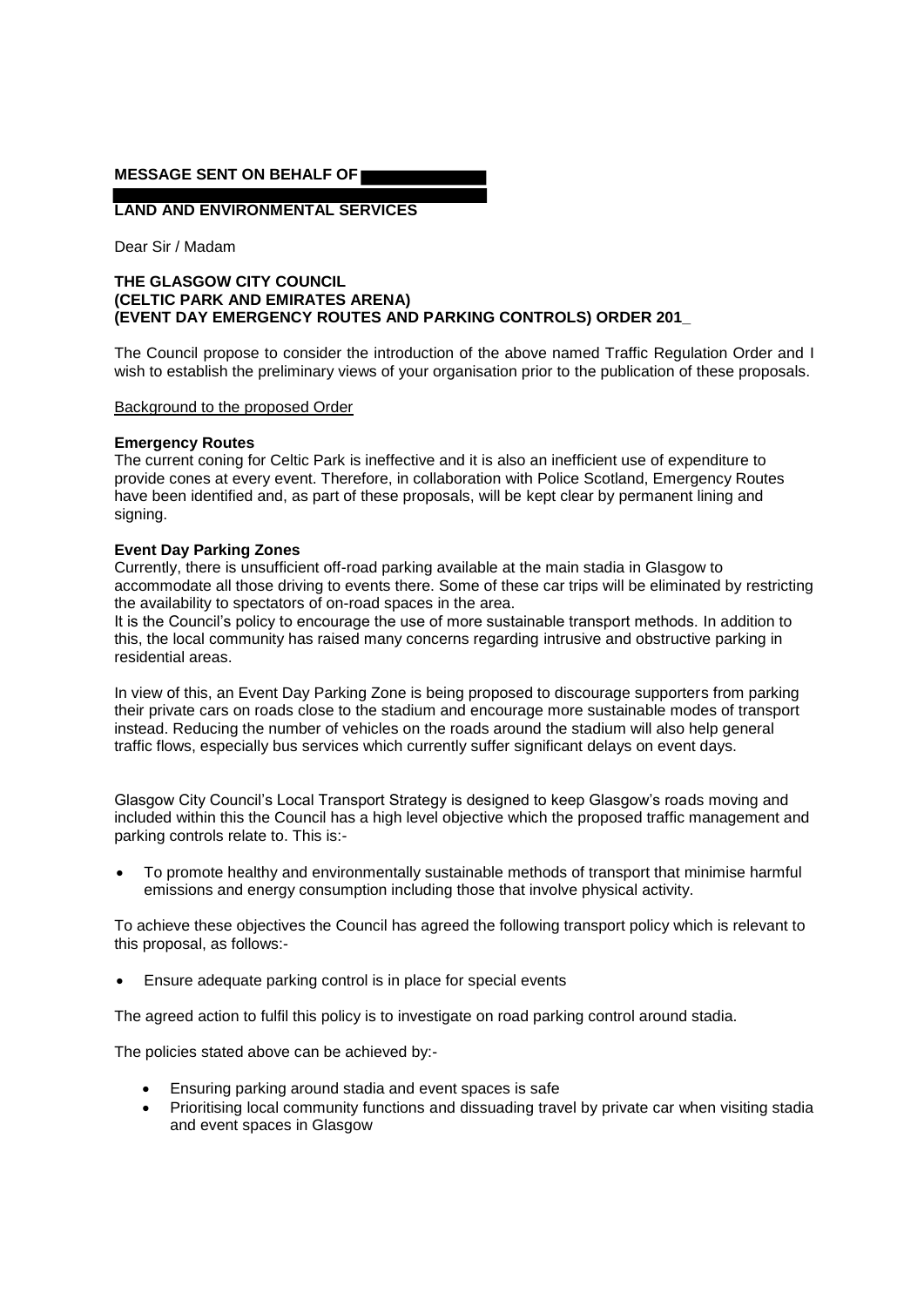Specifically, these proposals have been designed in line with the policies above and seek to contribute to achieving these objectives by:-

- Introducing waiting and loading restrictions at locations where it is deemed unsafe or obstructive to park
- Introducing a permit holders only parking zone to maintain a functioning community when events take place. Permits will be available to local residents, local businesses and local community groups, including their visitors.

### Area affected by the proposed Order

The area affected by these proposals is generally bounded by:-

Gallowgate and Tollcross Road to the North, Downfield Street, London Road and Celtic Club/Sports Ground/Westthorn Recreation Ground to the East, River Clyde to the South and Dalmarnock Road, Dunn Street, Fielden Street and Millerston Street to the West.

The list of roads affected by these proposals are:-

A728 (The Clyde Gateway), Abercromby Street, Albany Street, Allan Place, Allan Street, Alma Street, Arrol Road, Auckland Wynd, Bain Street, Baltic Court, Baltic Place, Baltic Street, Barrowfield Drive, Barrowfield Gardens, Barrowfield Gate, Barrowfield Place, Barrowfield Street, Bartholomew Street, Beattock Street, Belvidere Avenue, Belvidere Gate, Belvidere Terrace, Bernard Street, Bernard Terrace, Biggar Street, Birkwood Street, Birnam Road, Boden Street, Boden Industrial Estate Access Road, Bogside Street, Brisbane Lane, Burgher Street, Camlachie Street, Canmore Place, Canmore Street, Cardiff Court, Caroline Street, Christchurch Drive, Claythorn Park, Claythorn Terrace, Clydeford Drive, Coalhill Street, Connal Street, Crail Place, Crail Street, Crownpoint Road, Cuthelton Drive, Cuthelton Street, Cuthelton Terrace, Dalmarnock Court, Dalmarnock Drive, Dalmarnock Road, Dalserf Court, Dalserf Gardens, Dalserf Place, Dalserf Street, Dalton Court, Dalton Street, David Court, Dechmont Street, Delhi Lane, Dora Street, Downfield Street, Drumover Drive, Duke Street, Dunkeld Street, Dunn Street, Dunrobin Street, Edenwood Street, Edinburgh Drive, Edmonton Terrace, Elcho Street, Fielden Place, Fielden Street, Finhaven Street, Frazer Street, French Street, Gallowgate, Garvald Court, Garvald Street, Gear Terrace, Glamis Road, Glenisla Street, Glenshee Court, Glenshee Gardens, Glenshee Street, Gold Coast Lane, Green Close, Green Street, Hamilton Gate, Helenvale Court, Helenvale Street, Holywell Street, Irvine Court, Irvine Street, Janefield Street, Kingston Place, Kinnear Road, Kuala Lumpur Lane, Law Street, Lily Street, London Avenue, London Road, Lundie Street, Macbeth Place, Macbeth Street, Macduff Place, Macduff Street, Main Street, Manchester Place, Maukinfauld Court, Maukinfauld Gardens, Maukinfauld Road, Melbourne Place, Methven Street, Millroad Drive, Millroad Street, Moncur Street, Montgomery Street, Mordaunt Street, Mountainblue Street, Muiryfauld Drive, Nisa Access Road, Newbank Court, Newbank Gardens, Newbank Road, Newhall Street, Norman Street, Nuneaton Street, Ogilvie Place, Ogilvie Street, Overtown Place, Overtown Street, Patna Street, Perth Lane, Pitcairn Street, Potter Close, Potter Grove, Potter Path, Potter Place, Potter Street, Powfoot Street, Quarrybrae Street, Quarryknowe Street, Queen Mary Street, Rattray Street, Reid Street, Ruby Street, Shawfield Road, Silverdale Street, Slatefield Street, Society Street, Sorby Street, Sorn Street, Southbank Street, Springbank Court, Springbank Crescent, Springfield Gardens, Springfield Road, St Mark Street, St Michaels Court, St Michaels Lane, Stamford Gate, Stamford Place, Stamford Road, Stamford Street, Strathbran Street, Strathclyde Street, Stevenson Street, Summerfield Street, Sunnybank Street, Swanston Street, Sydney Crescent, Tennyson Drive, Tollcross Road, Troon Street, Vancouver Walk, Victoria Loan, Walkinshaw Street, Westmuir Street, Whitby Street, Whitevale Gardens, Whitevale Path, Whitevale Street, Williamson Street, Woddrop Street, Yate Grove, Yate Road and Yate Street.